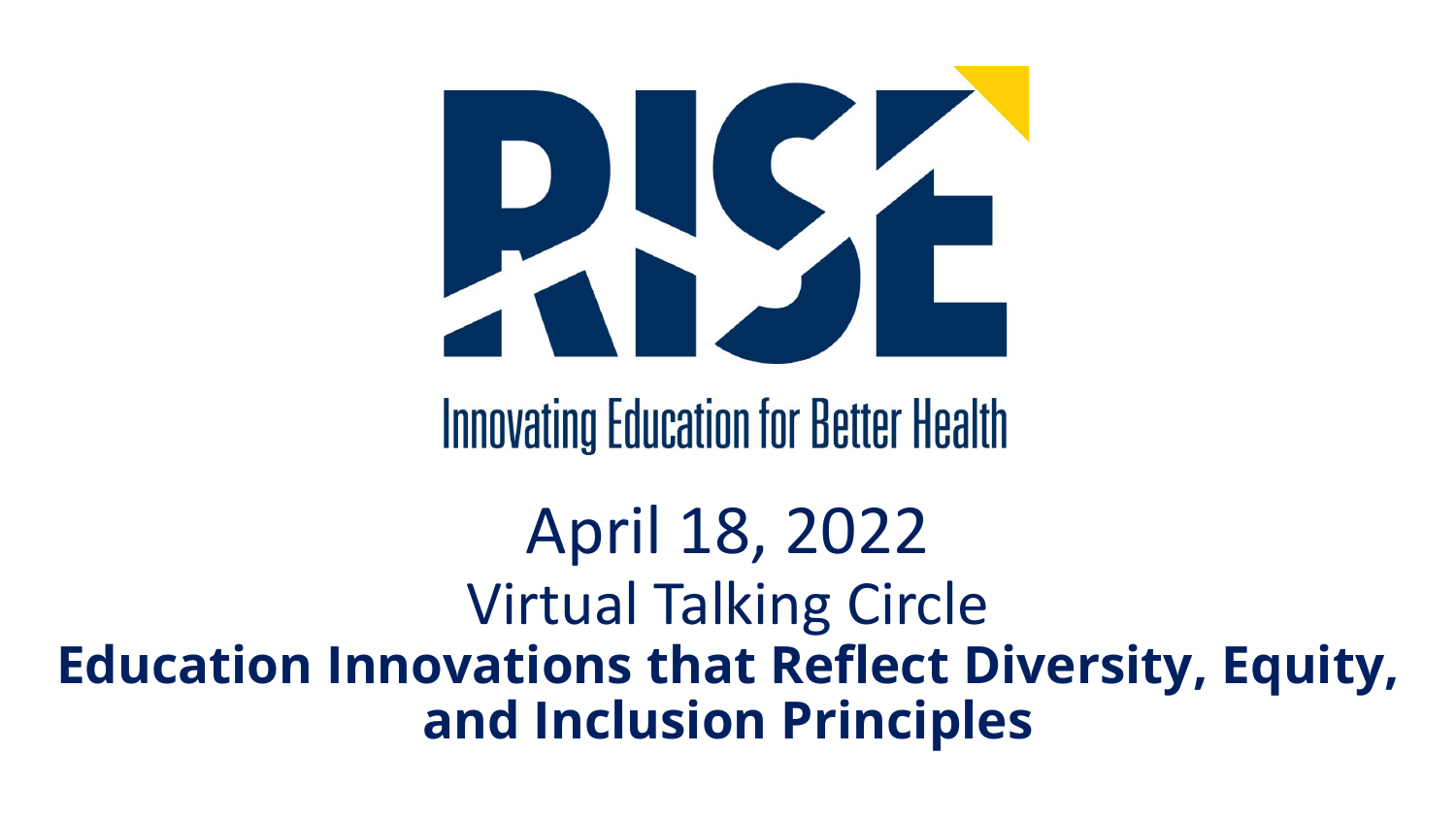# Talking Circle Background



#### **Talking Circles**

Talking Circles or Circle Talks are a foundational approach to First Nations pedagogy-in-action since they provide a model for an educational activity that encourages dialogue, respect, the cocreation of learning content, and social discourse. The nuance of subtle energy created from using this respectful approach to talking with others provides a sense of communion and

interconnectedness that is not often present in

the common methods of communicating in the classroom. When everyone has their turn to speak, when all voices are heard in a respectful and attentive way, the learning atmosphere becomes a rich source of information, identity, and interaction.

Talking Circles originated with First Nations leaders - the process was used to ensure that all leaders in the tribal council were heard, and that those who were speaking were not interrupted. Usually the Chief would initiate the conversation, with other members responding and sharing their perceptions and opinions of the topic under discussion. The process provides an excellent model for interaction within the learning environment as well. It is also very adaptive to any circle of people who need to discuss topics and make decisions together.



#### [http://firstnationspedagogy.ca/circletalks.html](about:blank)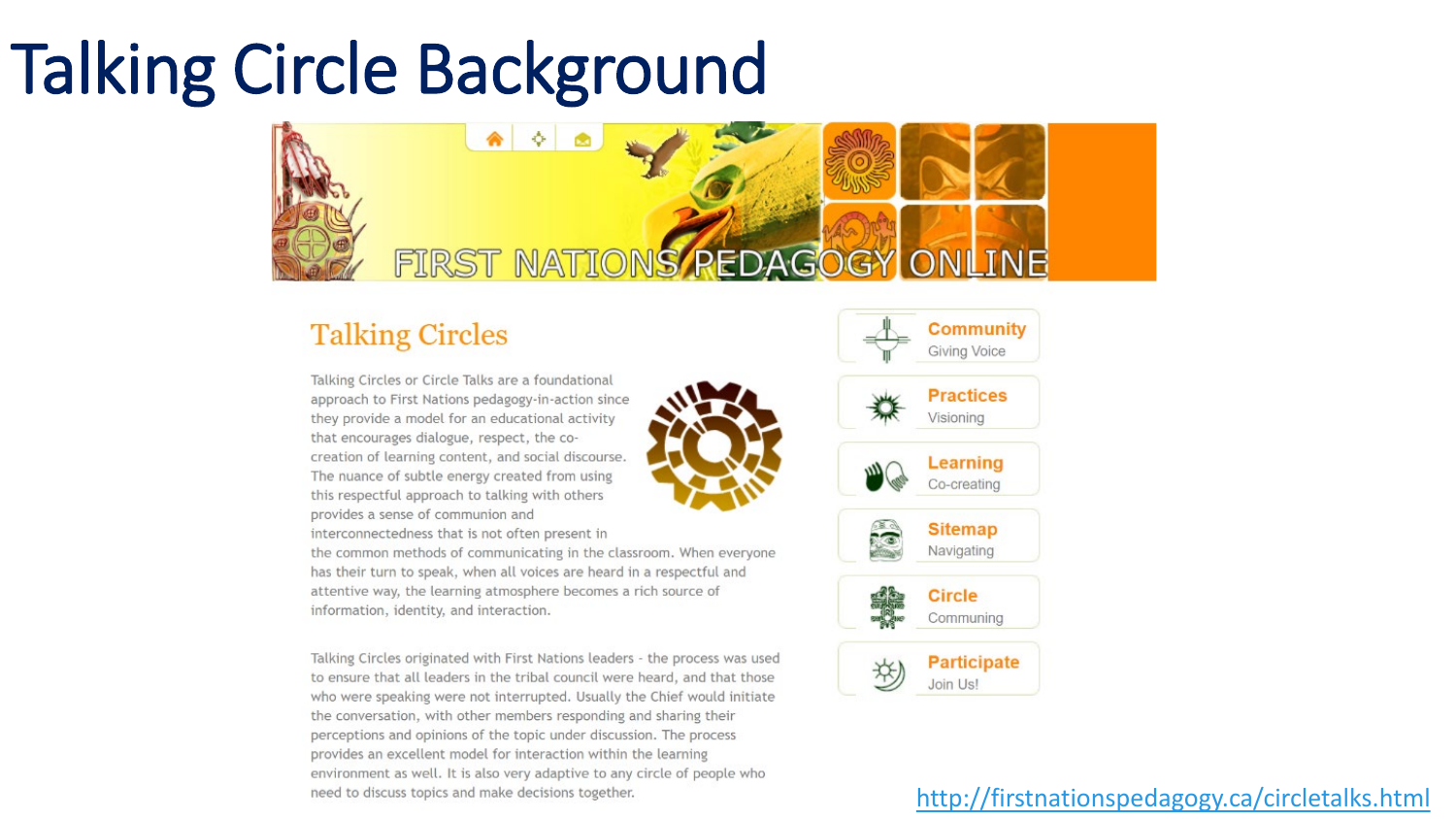# Innovation@MM – 2021: Seven Themes

- 1. Approaches in education are not learner-centered
- 2. Assessment and evaluation approaches remain traditional, and are challenged to evolve and iterate
- 3. Prominent fear of failure & risk-taking
- 4. Infrastructure does not fully support education innovation (e.g., classroom, instructional technology)
- 5. Teams unaware of what others are doing
- **6. Lack of diverse and inclusive perspectives in education innovation design and decisions**
- 7. Misaligned incentives for bold experimentation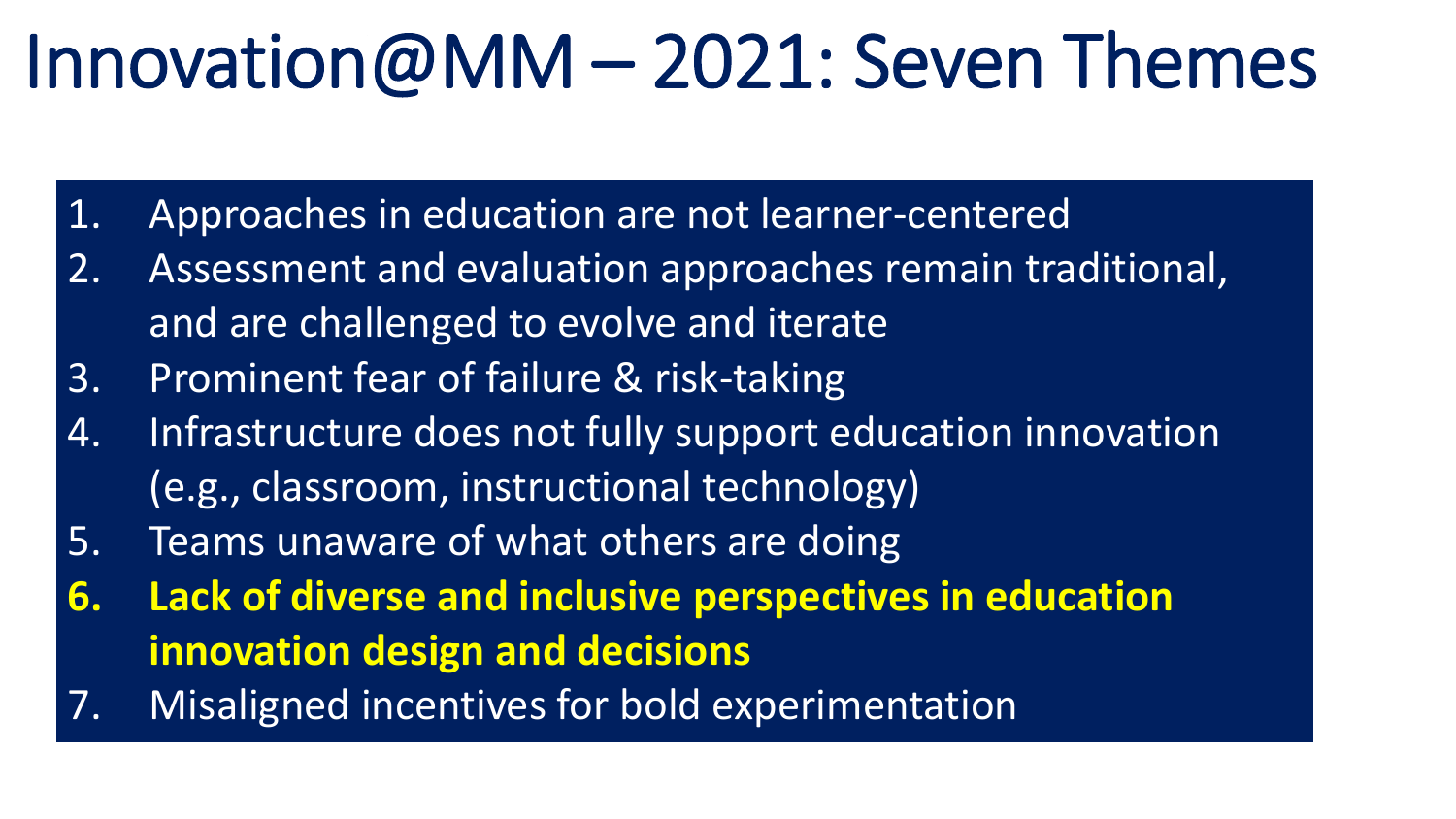# **MICHIGAN MEDICINE UNIVERSITY OF MICHIGAN**

**RISE will work with** the community to construct a cohesive direction for education innovation at our institution

**Graduate Education Biomedical Sciences** Graduate **Medical Education** 



**Undergraduate Medical Education** 



**Continuing Medical Education** 

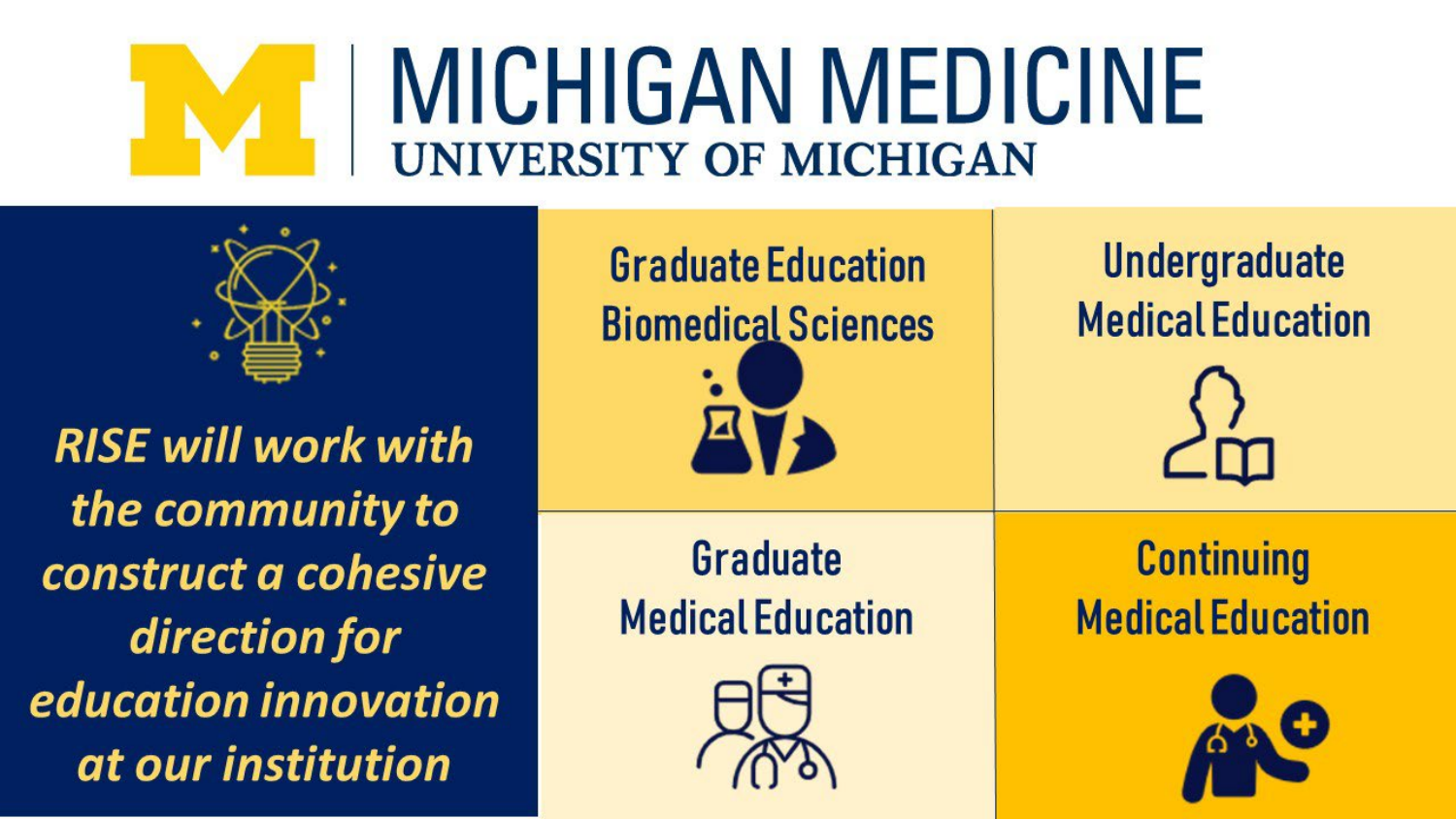# Task Force Deliverables

• *Deliverable #1 - Guiding principles and domains of focus* for enabling and supporting education innovation at Michigan Medicine.

• *Deliverable #2 - Operating procedures* for the selection, implementation, allocation of resources, and accountability of outcomes for education innovation initiatives at Michigan Medicine.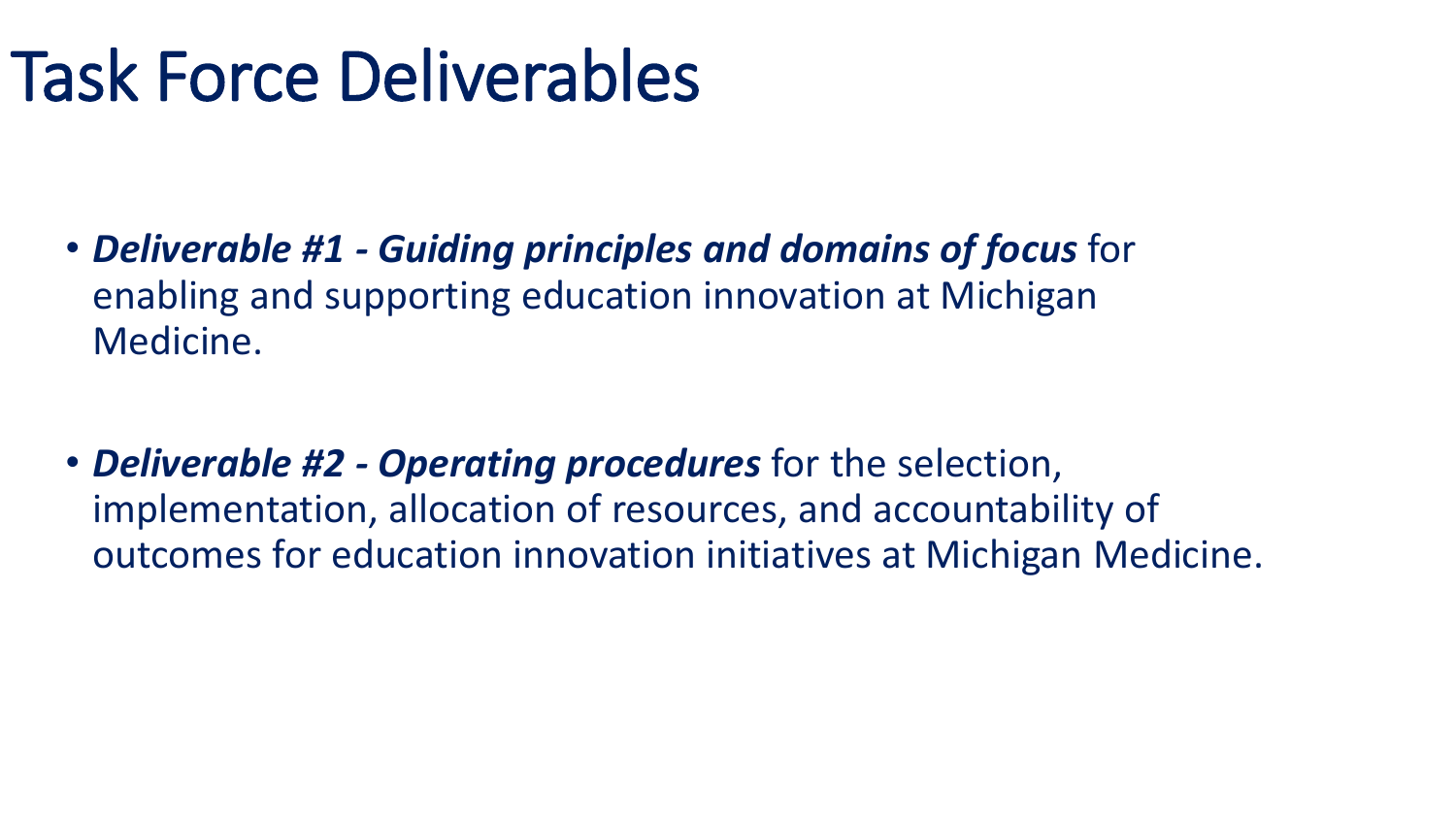## **For Today's Discussion…**

## **What can we do to improve equity in education through innovation?**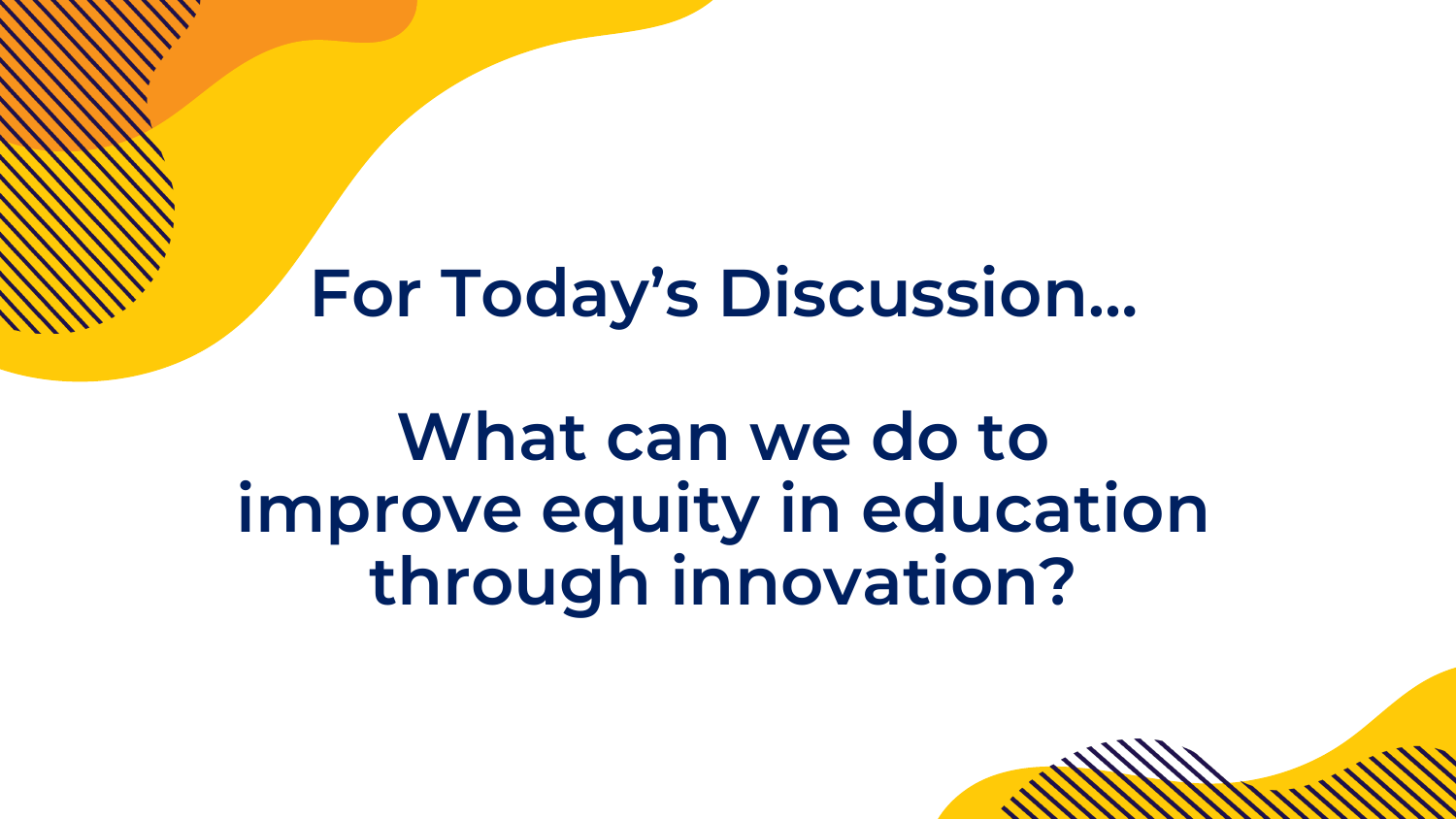#### Concept 1 – A definition of Education Innovation

The development of new educational products or processes that provoke positive change for learners, broader society, and/or the creation and delivery of educational experiences. This includes the adoption of a product or process in a new domain or context.

Moe R. Guest Post: A Definition of Academic Innovation. Blog. Inside Higher Ed.

[https://www.insidehighered.com/blogs/technology-and-learning/guest-post-definition-academic innovation](https://www.insidehighered.com/blogs/technology-and-learning/guest-post-definition-academic-innovation). February 24, 2019. Shelton J. Education Innovation: What It Is and Why We Need More of It. Blog. Education Week. <https://www.edweek.org/education/opinion-education-innovation-what-it-is-and-why-we-need-more-of-it/2011/09>. September 28, 2011.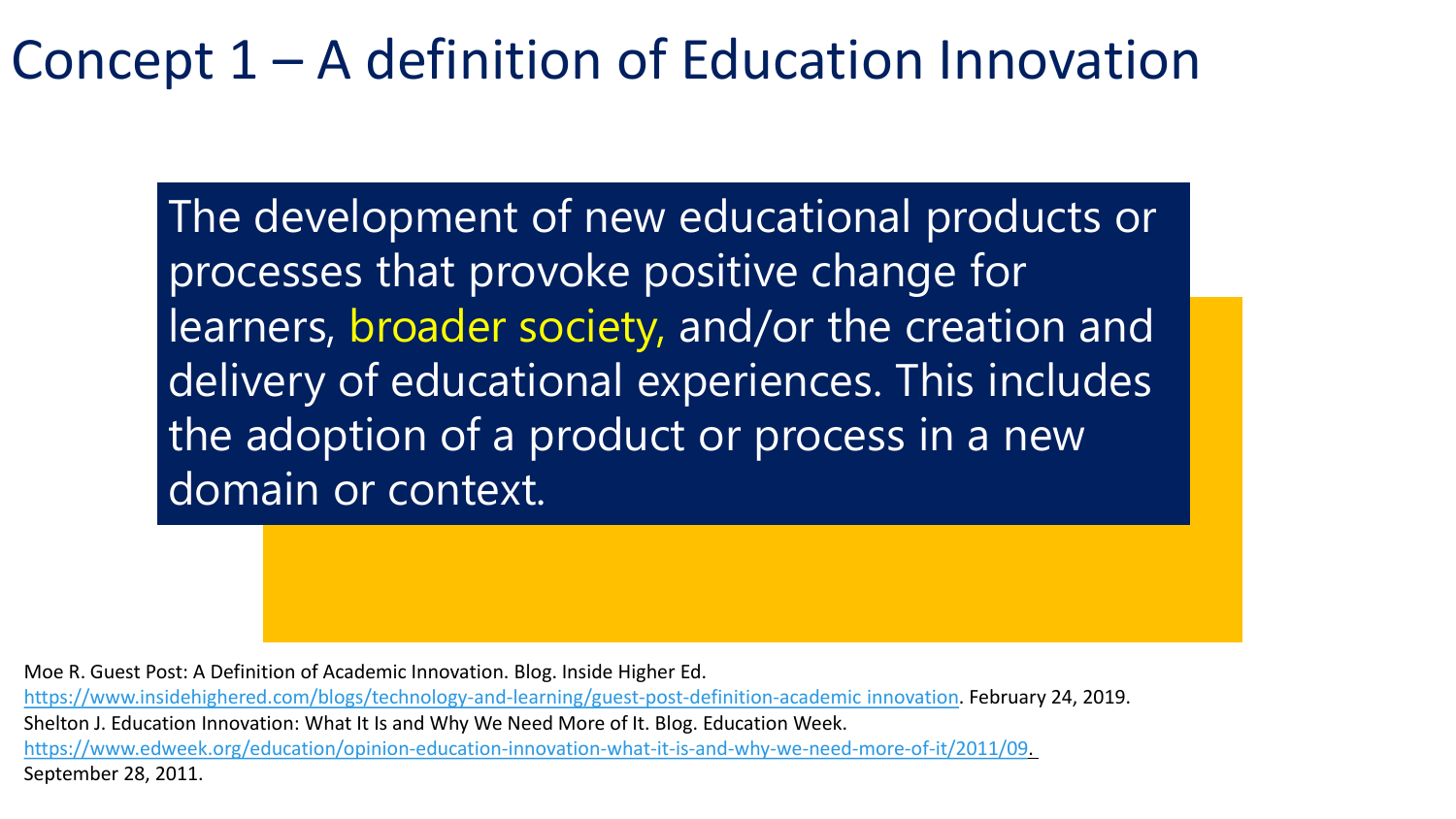### Concept 2 - Domain of focus for education innovation investment @ MM

Recommendation from Task Force

#### *Diversity, Equity and Inclusion*

Description - Education innovations in this area deliver educational interventions and programing that addresses inequities in healthcare. This will include:

- (1) developing content that highlights the impact of inequities on healthcare systems, healthcare delivery, and research;
- (2) reinforcing equitable practices in future clinicians and researchers;
- (3) investing in data systems that promote equitable education and clinical/scientific practices;
- (4) eliminating bias in assessment (race, ethnicity, gender, other attributes).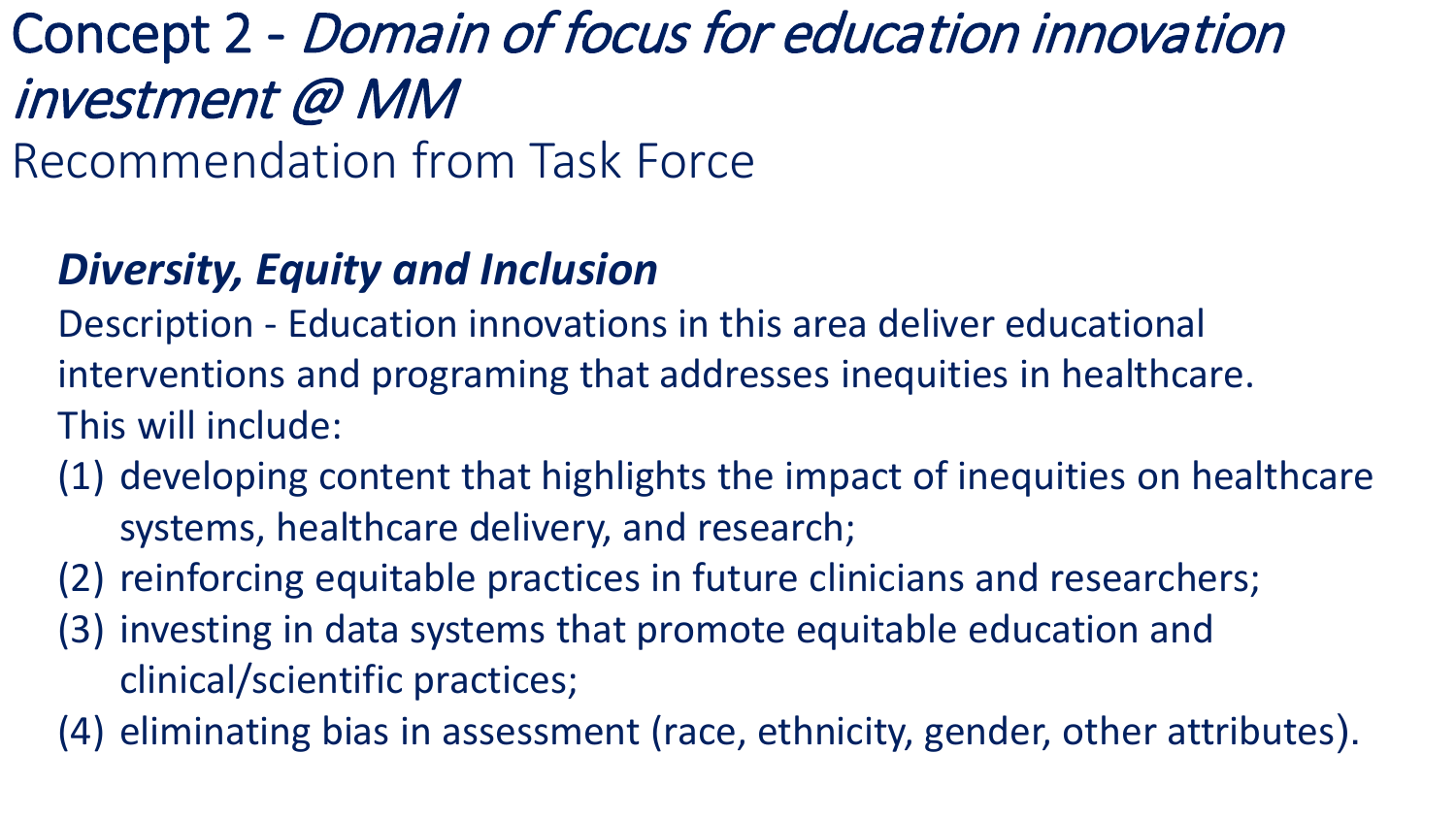### Concept 3 – New operational procedures to enhance equity in education innovation @MM Recommendation from Task Force

*Recommendation -* Convene a Health Science Education Innovation Council to establish better coordination of innovation activities across Michigan Medicine. **Ensure Innovation Council membership reflects diverse, inclusive and broad representation** in terms of demographics, education domains and perspectives and stakeholder groups.

*Recommendation -* Scoring of funding applications across the different innovation programs should be completed by **diverse and inclusive teams** that have participated in diversity and bias training.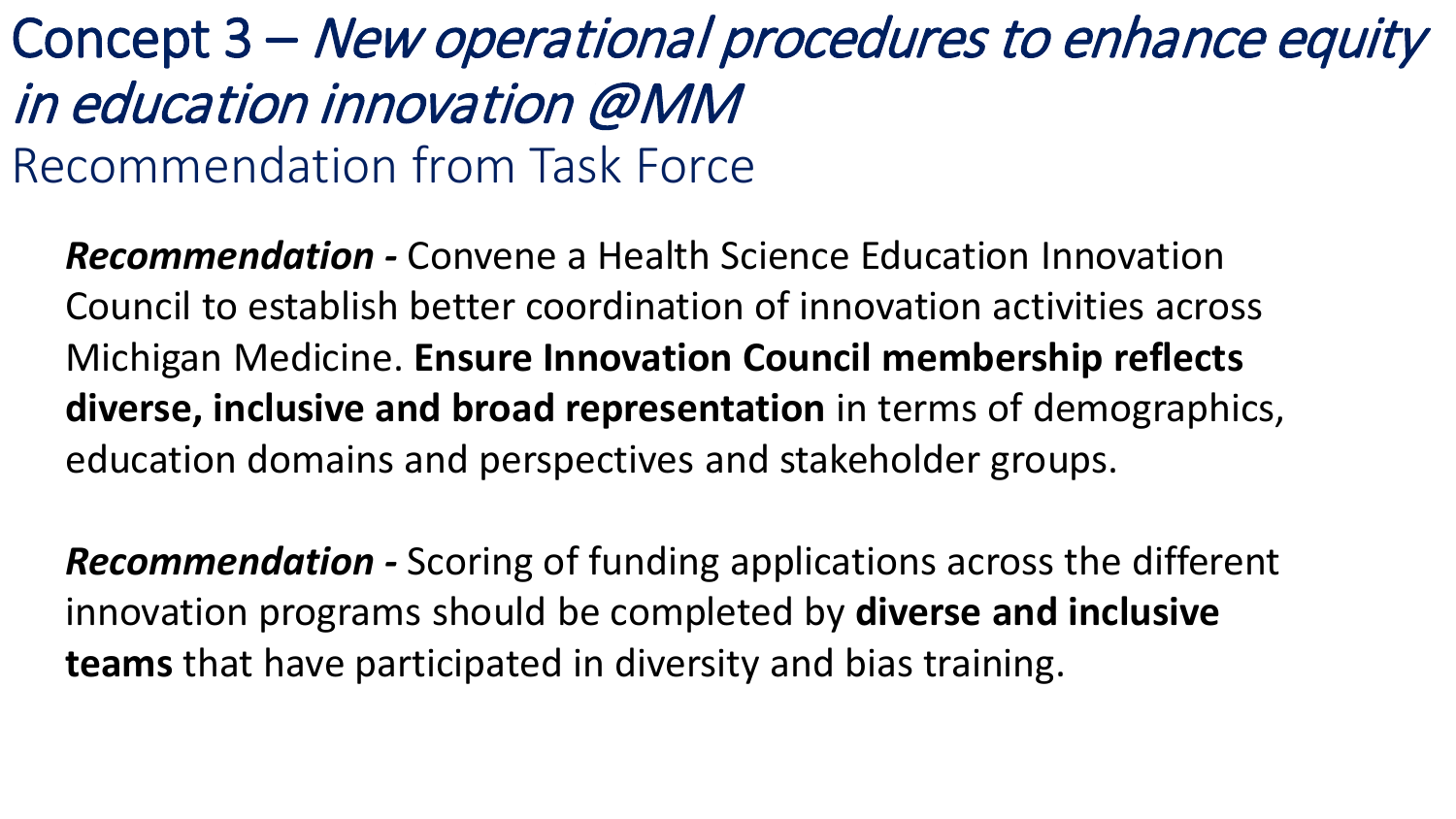## **For Today's Discussion…**

**Reactions to these concepts?**

**What else can we do to improve equity in education through innovation?**